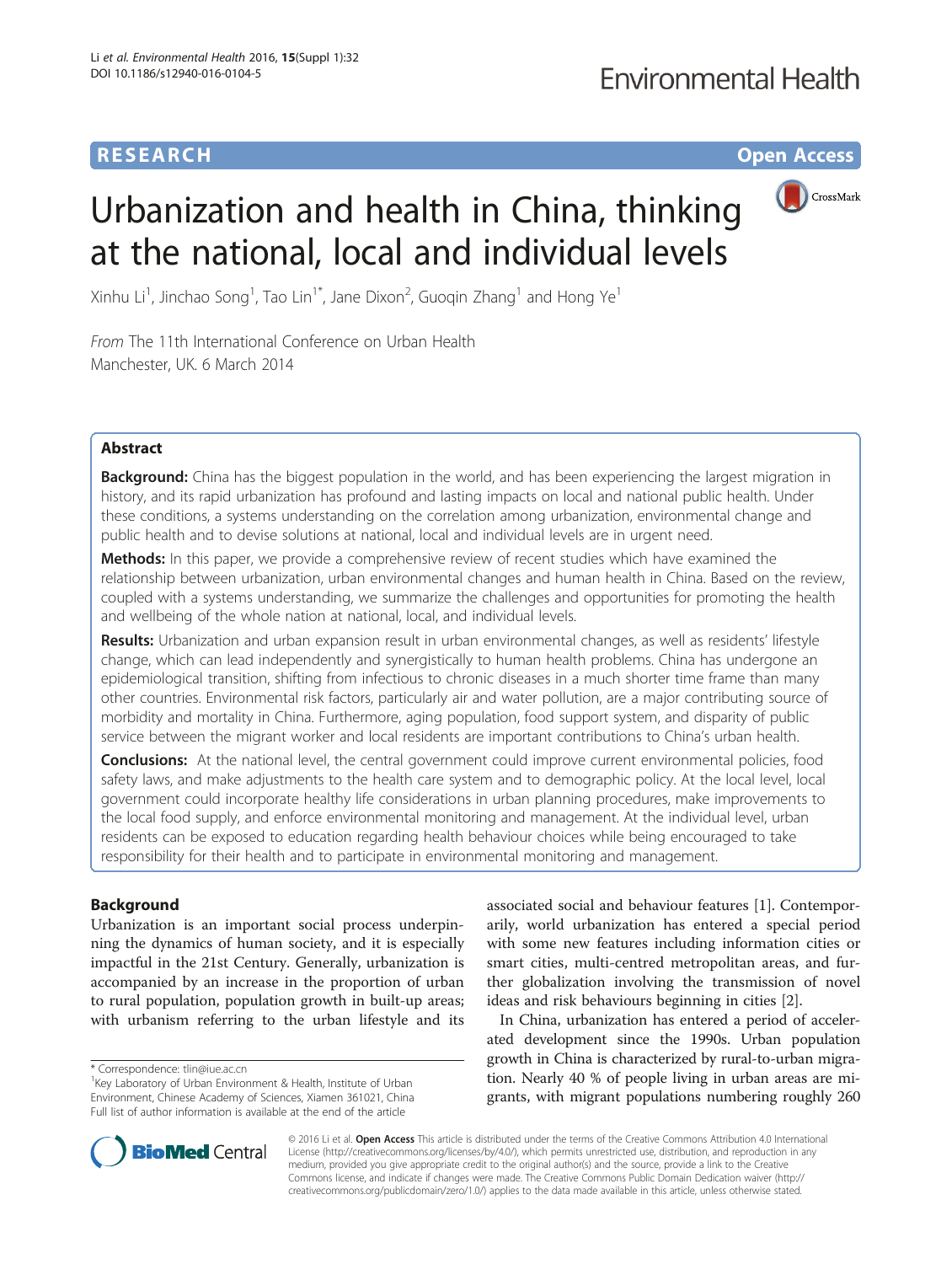million [\[3](#page-8-0)]. To accommodate this significant immigration and population growth within cities, China's urban area has increased rapidly, with large areas of farmlands converted to urban use. However,the urbanization process has progressed faster than economic growth since 2004, and it is now time to consider urbanization quality rather than a continuation of the spatial expansion from large scale "destroy and build" [\[4](#page-9-0)]. In March 2014, China unveiled the New-style Urbanization Plan (2014–2020) in an effort to steer the country's urbanization onto a more humancentered and environmentally friendly path [\[5\]](#page-9-0).

Despite numerous benefits originating from urbanization, as with other countries that are urbanizing rapidly, China also faces intensified resource scarcity and environmental degradation [\[6](#page-9-0), [7\]](#page-9-0). Rapid urbanization impacts on natural and built infrastructure, environmental health and human wellbeing [[8\]](#page-9-0). In this paper, we provide a systems overview of the relationship between urbanization, urban environmental change and health, and put forward possible solutions at national, local and individual levels based on evidence-based understandings of the links between urbanization and health in contemporary China.

# A systems understanding of the multiple ways in which urbanization impacts health

Urbanization and urban expansion result in urban environmental changes, as well as residents' lifestyle change, which can lead independently and synergistically to human health problems. In particular, uncontrolled urbanization has been associated in some contexts with

pollution, social isolation, overcrowding, changes in dietary and physical activity patterns, and inadequate service capacity for providing drinking water, sanitation and waste disposal, all of which raise the risk of harms to population health [\[9](#page-9-0)–[11](#page-9-0)]. Adopting an ecological public health approach [[12\]](#page-9-0), which involves 'the analysis of the composite interactions between the material, biological, social and cultural dimensions of existence', Fig. 1 summarizes what is known about the mechanisms and pathways linking urbanization to health outcomes.

Figure 1 illustrates in particular how systemic changes in the environment as a result of urbanization pose numerous threats to human health. Rapid and often unplanned, urban growth is a source of environmental hazards, which have direct and indirect effects on human health. Urban expansion is one of the major driving factors of land use/coverage change in China, with extensive effects on local ecological systems through reducing biodiversity, air deterioration and contributing to water shortages [\[13](#page-9-0)]. Accelerated urbanization along with explosive economic growth has further worsened the shortage of agricultural land over the last two decades [[14\]](#page-9-0) with possible consequences for food security and nutritional deficiencies threatening the overall health status of the population. Reduced cultivated land places pressures to intensify agricultural production which depends on both the progress of agricultural technology and deeper dependence on usage of fertilizer and pesticides. Such inputs have repercussions for the availability of safe food, and also for the price of food, as fertilizer costs increase in line with oil prices.

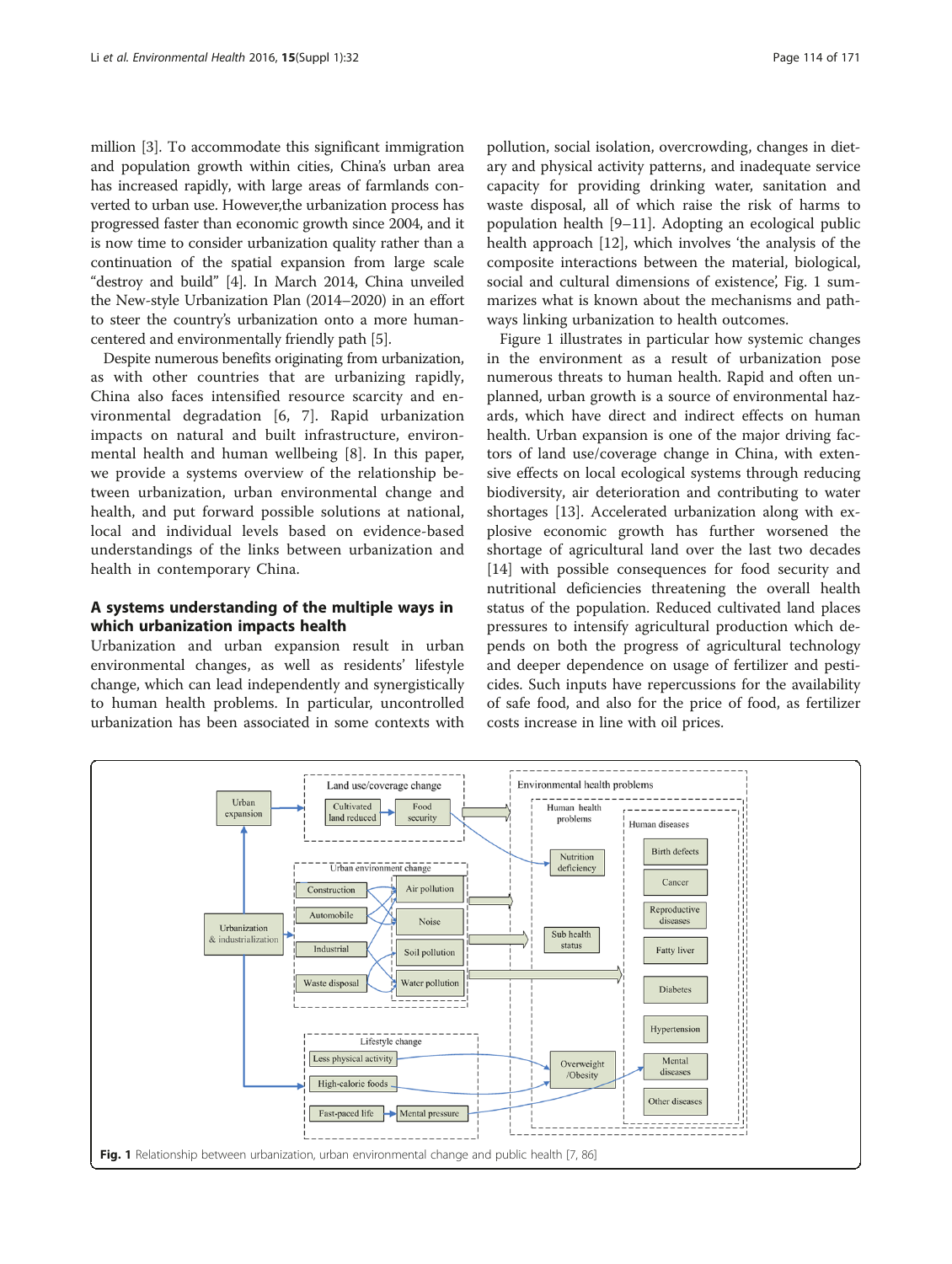Urban environmental change includes air pollution and noise caused by construction and transportation, and soil pollution and water pollution caused by waste disposal. Soil and water pollution can compound the problems and can cause human diseases directly [\[15\]](#page-9-0). Studies indicate that urban noise has adverse effects on human health, which may result in behavioural, psychological and physiological processes that pose risks to health. Noise exposure can impair the hearing system, producing temporary or permanent deafness [[16](#page-9-0)]. China does not regulate the noise produced by construction activities and motor vehicles, to which urban residents are particularly exposed.

Urbanization not only transforms the urban environment, but encourages changes to people's lifestyle, which is recognized by researchers as a key determinant of human health [[17](#page-9-0)–[19\]](#page-9-0). Growing numbers of people become reliant on automobile use and they can afford to buy computers; and high levels of car and computer use displaces more vigorous physical activity with passive activity. Fast food with high calories becomes more readily available as the numbers of time-poor but income-wealthier consumers grow, and is an increasing source of lunch food for urban workers. Reduced physical activity and high-calorie foods are the major contributing factors to the rise in body overweight and obesity world-wide, and China is no exception. Moreover, the fast-paced life in cities brings mental stress to residents, which like noise exposure can result in changed physiologic, psychological and behavioural processes [\[7](#page-9-0)].

# Major issues related to urbanization and health in contemporary China

### Health transition in China

China has undergone an epidemiological transition, shifting from infectious to chronic diseases in a much shorter time frame than many other countries [\[7](#page-9-0)].

Typically, chronic diseases have been considered a public health problem only in developed countries and among the elderly [[20\]](#page-9-0). China's epidemiological transition can be captured through changes in the causes of death in the adult population [[7\]](#page-9-0). According to the Global Burden of Diseases research, the disease burden in China is dominated by cardiovascular diseases, lung cancer, chronic obstructive pulmonary disease, traffic injuries, and chronic disabilities such as musculoskeletal and mental disorders [\[21\]](#page-9-0). The burden of disease caused by individual behaviours and practices, such as diets low in fruit, high in sodium and low in whole grains, consumption of alcohol, smoking and insufficient physical activity, is steadily rising. Rates of smoking and physical inactivity are higher among urban residents than rural residents [\[22](#page-9-0)].

Specifically in urban areas, the proportion of mortality caused by cardiovascular and cerebrovascular diseases increased from 36.6 % in 1990 to 41.5 % in 2011, and that caused by cancer increased from 21.9 % in 1990 to 27.8 % in 2011. On the other hand the proportion caused by complications of pregnancy, childbirth, and the puerperium decreased from 0.05 to 0.01 %, shown in Fig. 2.

#### Health risks from urban environment pollution

In addition to having cities with the worst air quality in the world, China's cities are also facing serious water pollution problems. Environmental risk factors, particularly air and water pollution, are a major contributing source of morbidity and mortality in China [[23\]](#page-9-0). Moreover, emissions of greenhouse gases from energy use are rapidly increasing. Global climate change will intensify China's environmental health issues, with potentially catastrophic outcomes from major shifts in temperature and precipitation, as witnessed by the increasing extreme weather in recent years [\[23\]](#page-9-0).

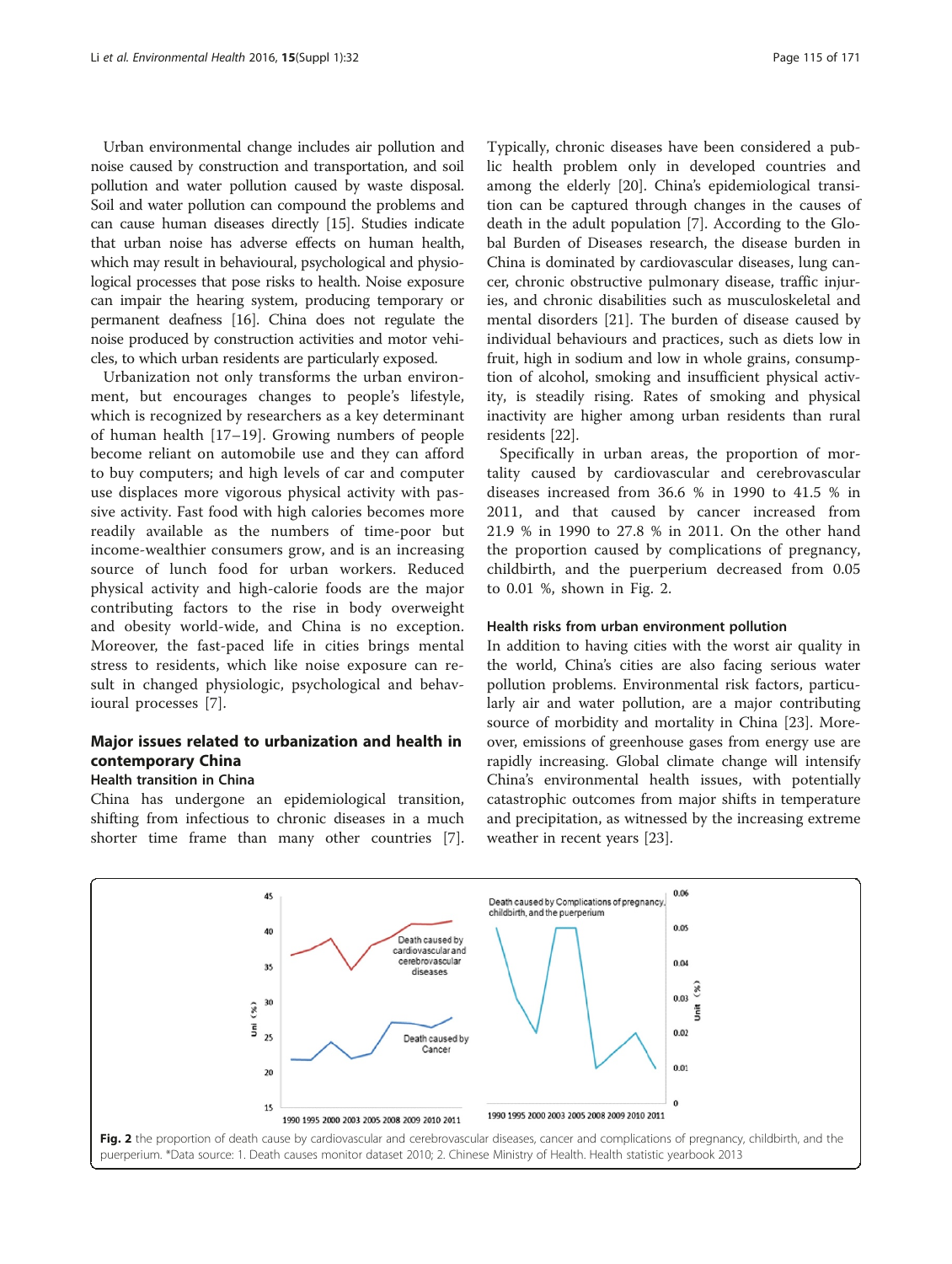Urban air pollution Urban air pollution is a worldwide problem responsible for a variety of risks to human health as reflected in a significant disease burden. According to WHO, almost 800,000 deaths and 6.4 million YLL (Years of Life Lost) was attributable to urban air pollution worldwide [[24](#page-9-0)]. One of the most reported urban air pollutants is anthropogenic ambient particulate matter (PM), particularly ambient particulate matter with an aerodynamic diameter smaller than 2.5  $\mu$ m (PM<sub>2.5</sub>). Atmospheric visibility has been found to anti-correlate well with  $PM_{2.5}$  concentration. Short-term exposure to  $PM_{2.5}$  will increase the risk of morbidity and mortality from cardiovascular and respiratory diseases [\[22\]](#page-9-0).

Cities in China are among the most air polluted cities in the world, which has resulted from the rapid urbanization accompanied by increasing industrial development, energy consumption and urban traffic. Ammonium, nitrate, and sulphate carried by  $PM_{2.5}$  are the major contributor to regional haze in China, which are commonly found in coal burning and vehicle emissions [[25](#page-9-0)]. In China's urban areas, the number of motor vehicles has rapidly increased during the past several years. Emissions from these vehicles lead to the formation of photochemical smog within both city and adjacent regions. The economic cost of mortality and morbidity resulting from outdoor air pollution is a significant burden for Chinese cities. Of relevance to food security, the outflow of pollution from urban to rural regions has the potential to increase the concentrations of ozone in agricultural areas and depress crop yields.

Besides being a large emitter of greenhouse gases, China is also responsible for about 30 % of the global black carbon emissions from diesel engines and coal combustion. Black carbon is a key component of soot, and also a major contributor to climate change. Soot particles are a well-recognized health hazard associated with cancer and respiratory diseases [[26](#page-9-0)].

Relevant to China, is the indoor combustion of solid fuels that releases large quantities of pollutants, which in turn increase the indoor concentrations of respirable particles and carbon monoxide to an extent more than ten times higher than globally set health standards. In larger cities, household coal use is declining but at the same time new sources of indoor air pollutants are increasing, such as formaldehyde and other chemicals released from building materials.

China is one of the few countries with inadequate water resources, for its population, having a fifth of the US water supply per head and less than a quarter of average world supply. Disturbingly from an equity perspective, China's water resources are unevenly distributed. Water shortages compel some population groups to use

unclean or polluted water sources, which can result in serious health effects, such as esophageal cancer [\[27](#page-9-0)]. Additionally, pollution has exacerbated water shortages in China. A large number of lakes and major rivers are severely polluted; only half of the major rivers and less than a quarter of the major lakes and reservoirs in China are suitable for drinking water after treatment [[28\]](#page-9-0). Recent epidemiological studies indicate that some pollutants in drinking water, such as nitrite, nitrate, and chromium, are associated with cancers of the digestive system [\[29](#page-9-0)]. Toxic microcystins from the algal blooms in lakes and reservoirs can contaminate drinking water, and lead to rashes, diarrhea, nerve and liver damage, and even liver cancers. For example, the algal blooms in Taihu Lake have threatened millions of people who depend on this lake in Wuxi, Jiangsu province [[30](#page-9-0)]. In addition to the chronic health effects of drinking polluted water, water pollution by industrial disaster could result in dramatic events, such as the explosion of the chemical plant on the upper reach of the Songhua River [[31](#page-9-0)–[33\]](#page-9-0).

Climate change Climate changes are recognized as exacerbating the existing environmental risk and related health effects in cities [[34](#page-9-0)]. Increased frequency of extreme precipitation results in flooding. Widespread floods in 2007 led to more than 1200 deaths, and the loss of one million houses and large areas of crops. In recent years, urban flooding or waterlogging also occurred with increasing frequency, challenging the urban drainage system in China. During 2008 to 2010, about 62 % of the 351 cities experienced urban floods or water logging [\[35](#page-9-0)]. In addition to the direct fatalities during extreme rainfall, research indicates that populations that experienced flooding suffer from increasing mental disorders [\[36\]](#page-9-0). Moreover, heavy rains produce insect breeding sites, drive rodents out from burrows, and contaminate clean water systems, consequently increasing outbreaks of infectious disease [\[37\]](#page-9-0).

Thermal stress is another issue which has attracted wide concern. Populations typically display an optimum temperature at which the death rate is lowest. Mortality rates rise at temperatures outside this comfort zone [[38, 39\]](#page-9-0). Urban centers are often particularly affected because of the urban heat island effects [\[40](#page-9-0)]. Furthermore, increased temperatures can alter the biological habitat niche, promoting the survival, replication and transmission of waterborne pathogens, algae, and disease-carrying vectors; and, potentially increasing outbreaks of infectious disease, such as malaria, dengue, and West Nile virus [\[36](#page-9-0), [41](#page-9-0)].

### The health consequences of an aging population

An aging population is present as a worldwide demographic shift, which presents both opportunities and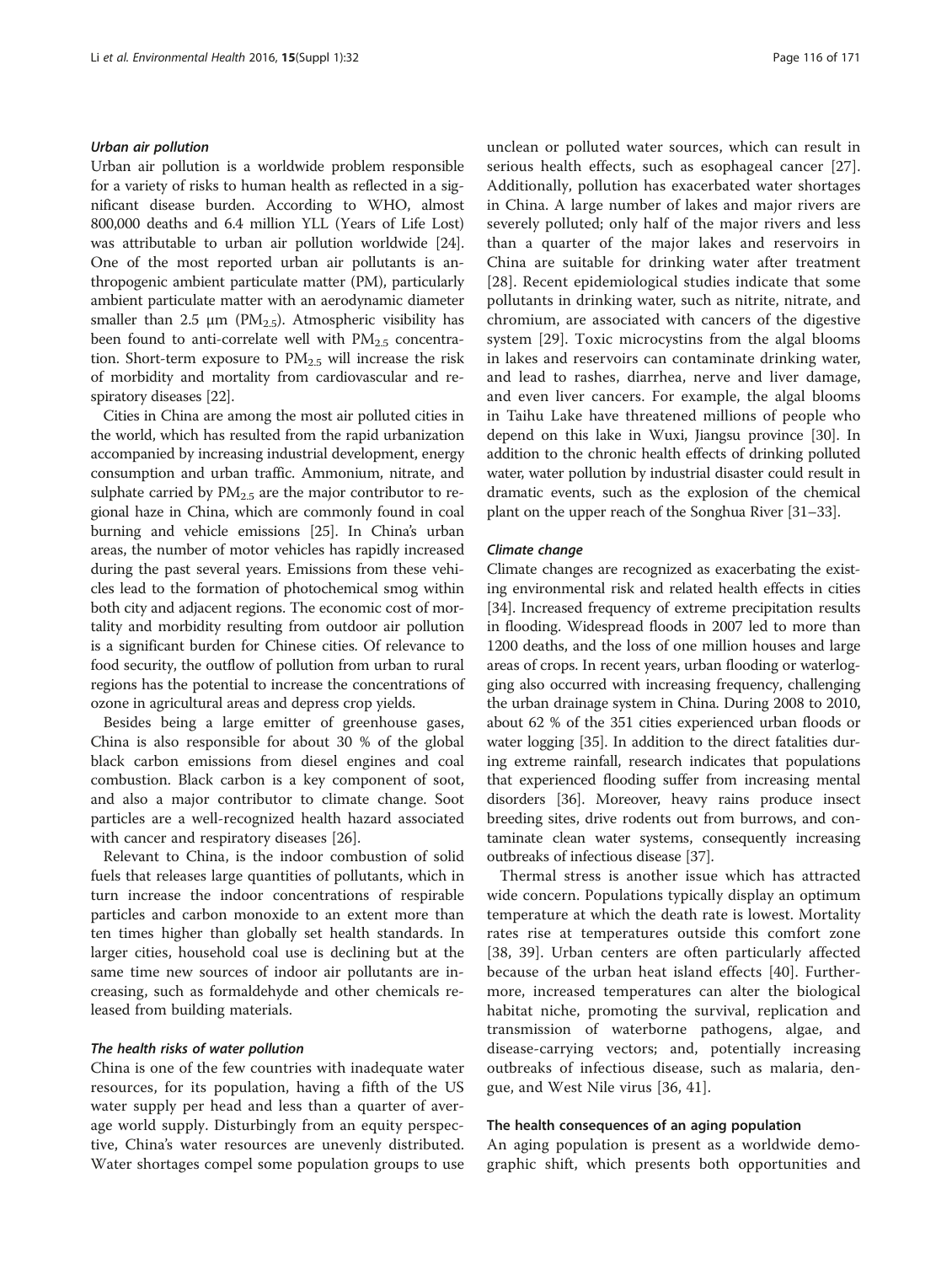challenges. With aspired long and healthy life, older people can be valuable social, cultural, economic and familial resources. On the other hand, aging populations may also mean higher demand for health care and social pensions, and a shrinking workforce [[42\]](#page-9-0).

China has more elderly people than any other country in the world, and the aging population has been increasing in size in recent decades. According to the 2010 census [\[43](#page-9-0)], the population aged over 65 is approximately 119 million, accounting for about 8.9 % of the total Chinese population. This proportion is estimated to reach 23 % in 2050 [[3\]](#page-8-0), when China's proportion of aging population will match and even exceed that of many developed countries [[44](#page-9-0)]. The percentage of the "very old", people aged 80 years and above, has increased at a rate of 5.4 % annually since 1987 [[45\]](#page-9-0).

An aging population has profound effects on public health because of the growing number of elderly patients and the corresponding implications. Multiple morbidities are common in older people, with many being very costly, such as cardiovascular diseases, cancer, diabetes and chronic renal disease [[46, 47\]](#page-9-0). Moreover, with increasing age so-called "geriatric impairments" in hearing, vision, cognition and mobility become increasingly prevalent [[48\]](#page-9-0).

Although reducing birth rates can reduce poverty and hunger, China's one-child policy, introduced in 1979, and implemented for over thirty years, has resulted in an increase in older people and a decrease in younger workers. It is both urgent and necessary for China to solve its problems related to aging, both for public health and for sustainable economic and social development. In November 2013, a two-child policy was officially announced at the third plenary session of the 18th Communist Party of China Central Committee, which will allow families to have a second child if either parent is an only child [[49](#page-9-0)]. However, as in much of the world, not all of the young people in contemporary China want to have many children. The latest surveys report that only 60 % of those who qualify to have two children under existing exemptions have actually expressed an interest in doing so [\[50\]](#page-9-0).

## Migration and its health impacts

Characterized by large-scale rural–urban migration and expansion of built-up areas, China's urbanization has produced many urban villages where large numbers of migrants live under poor living conditions with low access to health care. Migrant workers consistently underuse health services both in their original communities and in their destination cities, creating potential short-term and long-term health problems [[51\]](#page-9-0).

Rural–urban migration in China has accelerated with the rapid urbanization caused by socio-economic transformations at the beginning of this century [\[52](#page-9-0)]. According to the most recent national statistics released in 2014, the population of the rural–urban migrants in China increased from 140 in 2008 to 166 in 2013. Among these migrants, about 36 % migrated to small cities and towns, about 33 % migrated to prefecture cities, 22 % migrated to a provincial capital and about 9 % migrated to a municipality, as illustrated in Fig. 3.

In 2013, the average age of these migrants was 37.6, and only 6.7 % of them had college degree or higher. Over 67 % of these migrant workers had no experience of professional training for non-agricultural work. With an average monthly income of 2609 yuan (US\$ 410), these workers had limited guarantees of rights and interests. Nearly 85 % of the migrant workers worked more than 44 h per week, 82.4 % had no medical insurance and 72.5 % had no injury insurance [[53](#page-9-0)]. At Shenzhen in Guangdong province, researchers revealed that 62 % of migrant workers who reported illness did not visit a

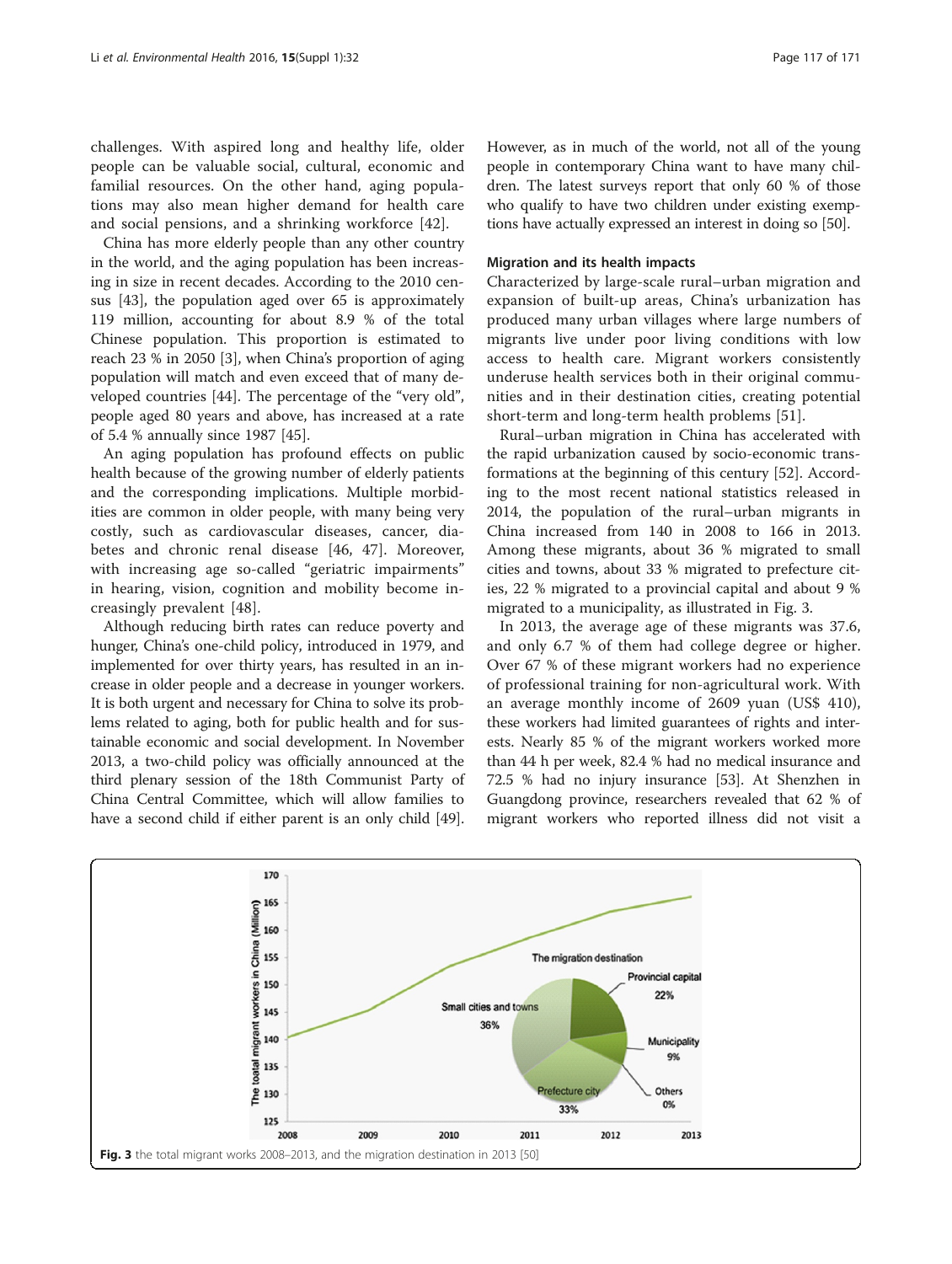Table 1 Proportion of the migrant workers without injury or medical insurance from 2008 to 2013 [[50](#page-9-0)]

|      | No injury insurance (%) | No medical insurance (%) |
|------|-------------------------|--------------------------|
| 2008 | 75.9                    | 86.9                     |
| 2009 | 78.2                    | 87.8                     |
| 2010 | 75.9                    | 85.7                     |
| 2011 | 76.4                    | 83.3                     |
| 2012 | 76.0                    | 83.1                     |
| 2013 | 71.5                    | 82.4                     |

doctor [[51](#page-9-0)]. In addition to the large number of the China's adult migrants, children who are brought to the cities by their migrant parents or born in cities also have distinct health needs.

China launched a health-care reform plan in 2009 aiming to achieve universal healthcare coverage by 2020, "which will make up the health service gap between migrant workers and the original urban population [\[54](#page-9-0)]. According to a report based on the national monitor and survey of migrant workers in 2013, the proportion of migrant worker without injury insurance and medical insurance had decreased from 2008 to 2013, as show in Table 1. This means that an alarmingly high 117.6 million migrant workers were without injury insurance and an even higher 136.9 million were without medical insurance in 2013 [[53\]](#page-9-0). Because China's economy is so dependent on the large number of migrant workers [\[55](#page-9-0)], it would be prudent for the government to improve their living standards and health situation.

# The health consequences of low levels of regulation of the food supply

Food supply quality, including food safety, is of great importance for the public's health in populous countries including China. With rapid urbanization, China's food safety faces numerous challenges which are magnified by industrialization and modernization. The conversion of agricultural land to other uses, soil fertility decline and shortage of freshwater all limit the location and type of agricultural production that can be undertaken. Not only do soil and water pollution indirectly affect food production through making some areas not suitable for agriculture, but they contribute directly to increased health risks through contaminating agricultural products. At present, food safety policies are not integrated with soil and water pollution management policies [[56\]](#page-9-0) thus doing little to mitigate the risks. In the most recent decade, illegal additives have posed a growing food safety problem for China, leading to new public health hazards, loss of public confidence and social distrust of the food industry [[57\]](#page-9-0). Gutter oil recycled from waste oil collected from restaurant fryer grease traps, drains, and slaughterhouse waste has emerged as a serious issue,

exposing the shortcomings of China's food safety assurance system [\[58\]](#page-9-0).

China has struggled with food safety issues for years, and the government has shown determination to reform laws, establish monitoring systems, and strengthen food safety regulation. In 2003, the State Food and Drug Administration of China (SFDA) was founded to consolidate food and drug regulation. In June 2009, the Food Safety Law of the People's Republic of China came into effect, which is the core regulation used to ensure the safety and quality of food and protect the health of consumers. Under the Food Safety Law, a food control management system has been established, including the State Council's Food Safety Committee, the Ministry of Health (MOH), the Ministry of Agriculture (MOA), the Administration of Quality Supervision, Inspection and Quarantine Department (AQSIQ), the Industry and Commerce Department (IAC) and the State Food and Drug Administration Department (SFDA). These central government agencies take the responsibility of administrative management at the national level, while at the local level, departments of health, agriculture, quality control, industrial and commercial, and food and drug are required to coordinate with each other to implement Food Safety Law [[59](#page-10-0)]. Several data management systems related to food safety are running online now, such as the Animal Labelling and Disease Traceability System and the National Monitoring and Control Plan on Animal Drug Residues in Animals and Animal Products [[57\]](#page-9-0). However, there remain problems and gaps in the supervision and administration of the overall food safety system. The relationship between central governments and local governments requires further clarification, and in particular the responsibility of ministries and governments at the local level needs to be more clearly defined. Media, consumers and third parties could also play a more important role in holding the management authorities to account for their activities. While significant advances have been made, food safety regulations and their coordination can be further strengthened [\[60\]](#page-10-0).

# Posing multi-level solutions: national, local and individual levels

A multi-level understanding of the relationship between the features of China's urbanization, urban environmental change and risks to public health provides the basis for identifying interventions at national, local and individual levels. Following from the evidence provided in this review, attention needs to be focused on the following key public health domains: a pollution-free environment, a safe and diverse food supply, a health system that addresses the needs of hard-to-reach groups, planning for healthy cities/communities, and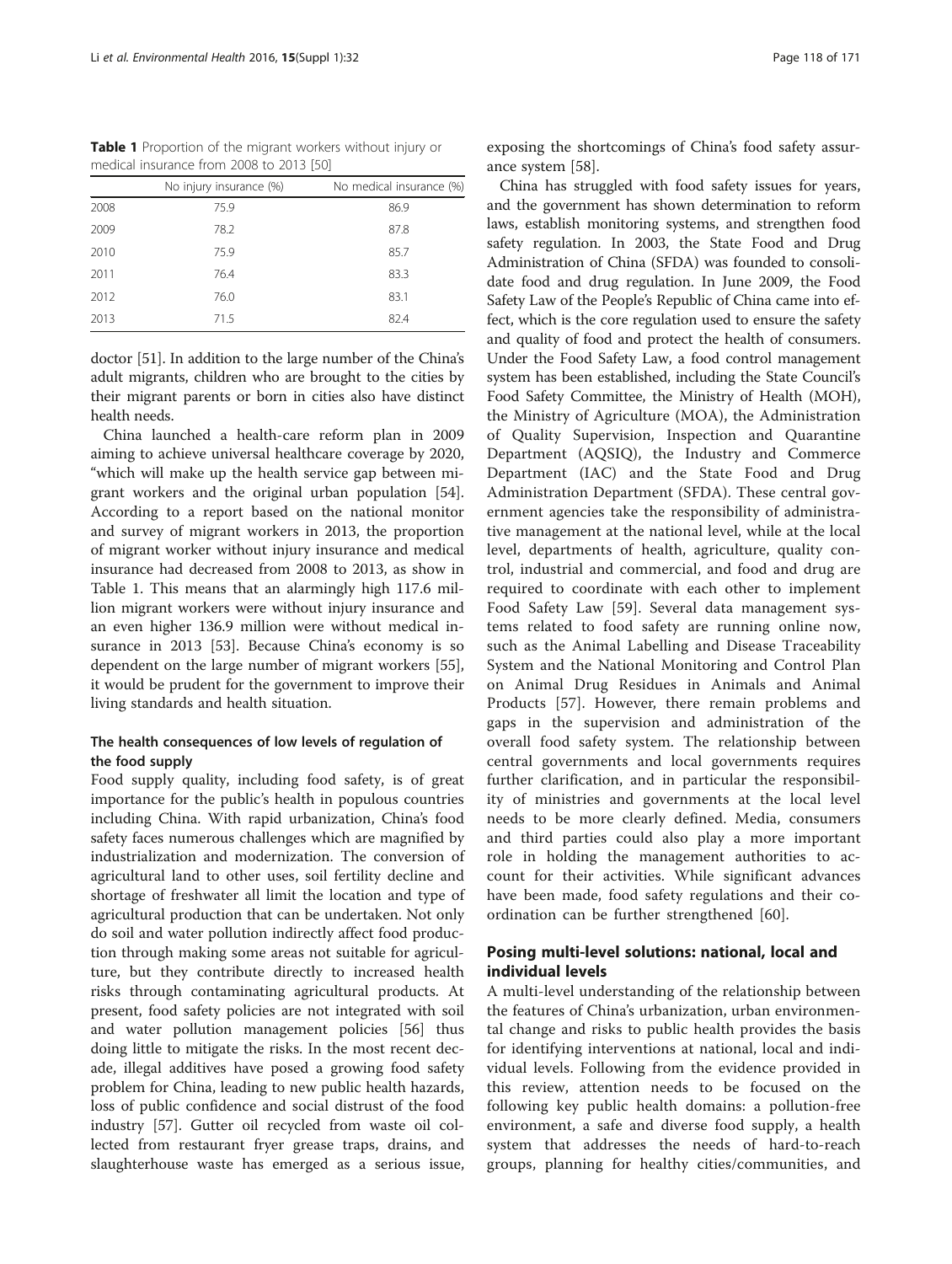



health behaviour change education. Concerted and coordinated action by the central government, the local government and the public in each of these areas could advance the goal of health and wellbeing for all of China's citizens. Figure 4 describes the major categories of health promoting activity alongside the administrative or governance level which has major responsibility for the activity, the types of regulatory or change mechanism which would be involved, and examples of the types of measurable indicators of achievement towards the shared goal of improved health and well-being. In the sections that follow we provide more concrete examples at the three levels.

### Strategy at national level

Through its control of national legislation and policy instruments, the central government is best placed to enact strong environment policies, food safety laws and regulations, review the coverage of the health care system, and make gradual adjustments to demographic policies. Evidence suggests that it is urgent to replace the current quantity-oriented environment campaign targets with targets emphasizing ecosystem function, as discussed in the Jianguo Wu's paper [\[61](#page-10-0)]. Urban ecologists recognise that healthy cities and a healthy planet are part of the same system, and that it will not only be necessary to reduce the resource throughput of cities

but new socio-technical systems are required that are capable of recycling wastes and capturing pollution [[62\]](#page-10-0). In China, there are calls to reduce the subsidies allocated to high carbon content fuels [\[62](#page-10-0)], and to incorporate environmental and health co-benefits into climate policies [\[63](#page-10-0)]. Regarding  $PM_{2.5}$ , the pursuit of low-carbon electricity generation would be costeffective if the costs of pollution-related health problems under existing energy generation technologies are taken into account [[64\]](#page-10-0). Forging links between energy and water policy and overall development planning are also under discussion, as it is in United Nations agencies with the UN declaring 2005–2015 as the Water for Life decade [[65\]](#page-10-0), and it is expected that this initiative will drive more effective multi-sector action. The next step would be to create links to urban agricultural and food policy. In one meta-review of studies which examine sources of pollution and chemical contamination of city-grown foods across China, polycyclic aromatic hydrocarbons recur as a major contaminant, which is in part due to coal fired combustion [\[66](#page-10-0)]. Based on the Food Safety Law, China has established a food safety insurance system, but more efforts at responsibility clarification in relation to policy insurance are needed. In this regard, China's food safety laws could be influenced by the One Health movement which is based on the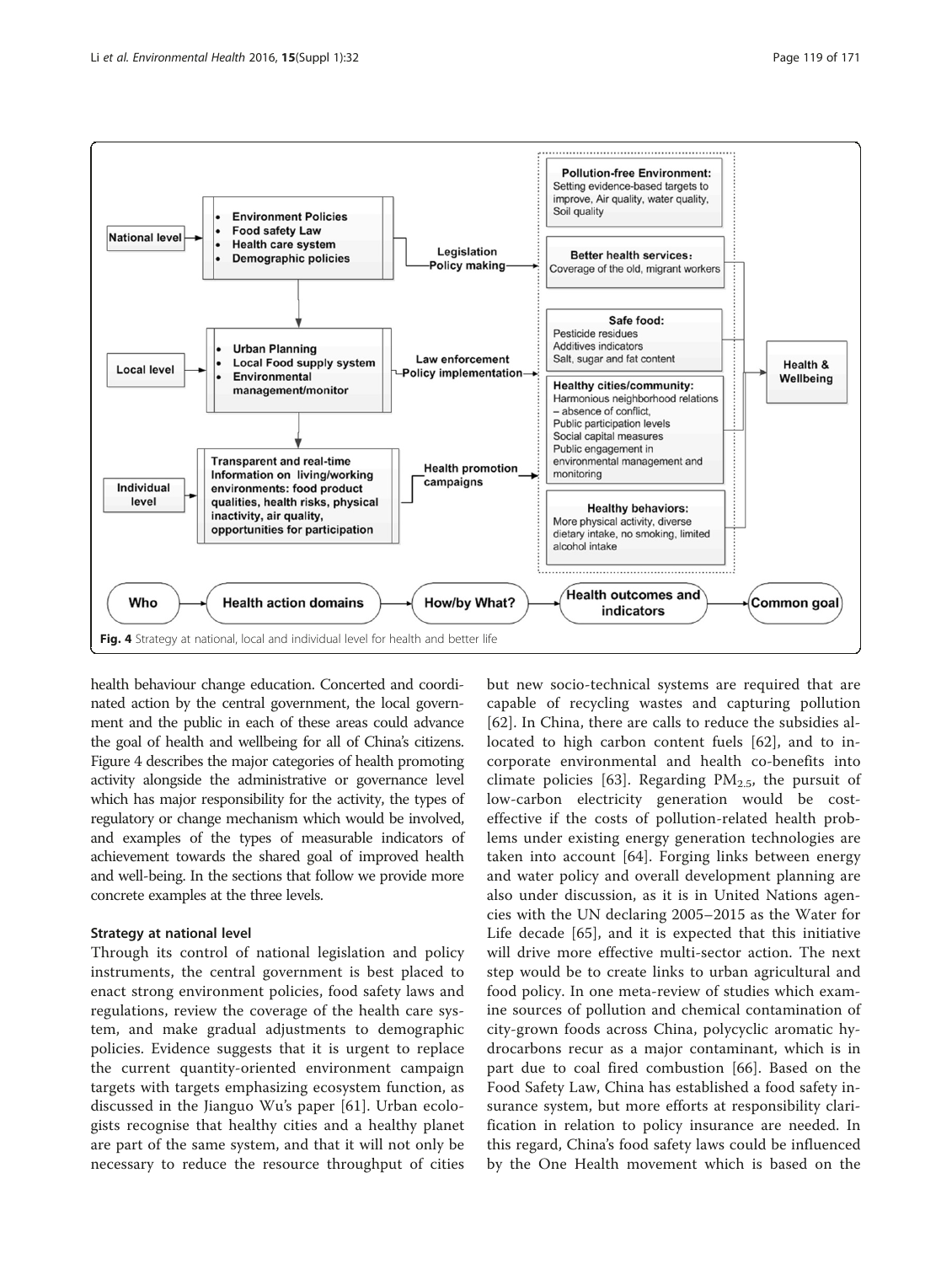principle that healthy agricultural ecosystems produce healthy animals and together they produce healthy populations [[67](#page-10-0)]. To establish a universal coverage basic healthcare system, providing affordable basic health care to everyone in the country, the Chinese central government launched a national health reform plan in 2009. Two years later, China achieved basic healthcare coverage for over 90 % of the population, which was realized through a universal health insurance system [\[68](#page-10-0)]. There is still room for improvement in terms of health equity, especially in relation to health care accessibility and affordability for the aging population and the migrant workers. Finally, population policies need to be redesigned for the inevitable trend towards an aging population and the profound effects of the one-child policy for labour market functioning and national prosperity. The challenge for the Chinese government is to fine-tune support for mobile populations in ways that are environmentally sustainable, culturally acceptable and deliver the best outcomes for health and well-being of the mobile population.

### Strategy at local level

As the policy implementers, local governments can shape city eco-systems and population health by improving urban planning [\[69\]](#page-10-0), establishing local food supplies which are safe and offer sources of diverse nutrition [[70\]](#page-10-0), and enforcing environmental monitoring and management [[71](#page-10-0)]. Each local planning agency could forge close partnerships with urban health and wellbeing planners, thereby moving the public health function into local authorities. Small food producers can be empowered to learn from one another about how to improve food safety through improving agricultural environments [[72\]](#page-10-0). Local government could become members of the Global Healthy Cities movement to share ideas about how urban planning can be used to shape health promoting physical and social environments [[73](#page-10-0)], and take advantage of research on urban environmental health and sustainability developed by the Healthy-Polis consortium. In this way, cities can foster simultaneously sustainable development and public health. Health-centred local planning would involve focusing urban design on more open green space and outdoor recreational facilities, building design for more physical activity and high temperature mitigation [\[74](#page-10-0)]. Through the provision of more diverse and easily accessible cultural and exercise opportunities, the building of harmonious communities or neighbourhoods can result and thus reduce urbanrelated mental stress and aloneness. In terms of advancing healthy dietary behaviours, local authorities can support local food systems through allocating space to urban gardens and agriculture. There are some notable examples where local authorities are combining agro-

tourism with sustainable urban food systems which involve waste recycling [[75\]](#page-10-0). Local government can also create physical spaces for people to shop for healthy foods including safeguarding or providing spaces for fresh food markets. Access to fresh food markets has been shown in other Asian countries to be important for low income communities given that plant based foods are generally cheaper in traditional retail formats than in supermarkets [[76](#page-10-0)]. In addition, local government can use planning tools to provide food environments which encourage people to eat together, rather than alone. In many cultural contexts, eating together can have health benefits [[77\]](#page-10-0). In relation to food safety, local government is the relevant authority for enforcing food safety laws. In particular, local government should consider leading the reconstruction of the local food supply system for the following reasons: Firstly, much food contamination harmful to health takes place during the storage and transport stages [[57\]](#page-9-0), which could be reduced through establishing a local food supply system. Secondly, a local food supply system could provide more fresh fruits and vegetables which are good for health. Thirdly, participation in the labour-force at urban farms could increase physical activity and reduce mental stress. Labour force participation also brings household incomes which in turn can be allocated to healthier diets. China is wellplaced to consolidate its encouragement of household food production and could draw upon experience with urban agriculture elsewhere [\[77](#page-10-0)]. With the development of the information technology and the internet, local government could introduce action research methods involving local residents combined with food or green space mapping using GIS technologies to monitor and manage the urban environment. The International Centre for Sustainable Cities has an urban greening partnership program which has supported local authorities in several Asian cities to work with residents on environmental improvements including using urban spaces for food production [\[78\]](#page-10-0). China has long been regarded as a centralized society where the public has little influence on decision-making; and there is a view that a lack of public participation in environmental monitoring and environmental management make responses less efficient. Given that urban residents directly suffer urban environmental pollution they have a stake in becoming more active in alerting authorities to immediate harmful environmental pollution. Fortunately, there is a precedent: the recent popular struggle against  $PM_{2.5}$  has opened a door to public participation for addressing environmental issues in China [[79\]](#page-10-0).

### Strategy at the individual level

Individuals too should be encouraged to take responsibility for their health within the context of a supportive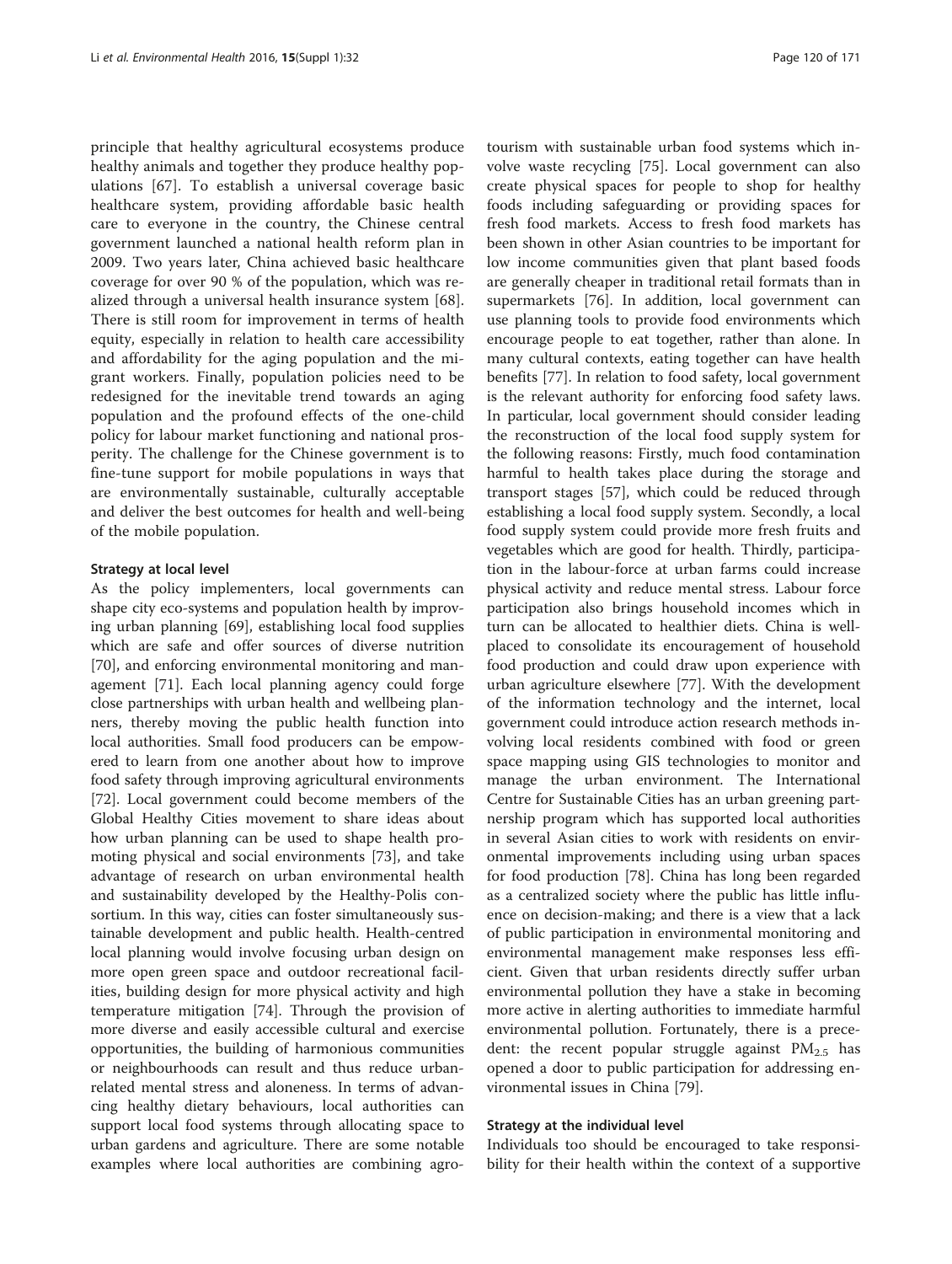<span id="page-8-0"></span>regulatory and policy environment, as outlined above. According to the Global Burden of Diseases data base, much of the disease burden in China's urban areas is associated with individual behaviours and practices, such as diets low in fruit, high in sodium and low in whole grains, consumption of alcohol, smoking and insufficient physical activity, which is steadily rising in China [\[21](#page-9-0)]. Before they can make behavioural choices however, urban citizens require facts about their environment and food supply. Just as consumers in other nations are demanding more information on food producers, production methods and product quality of their food, so Chinese consumers need access to such information [[80\]](#page-10-0). There is also a case for improving nutrition literacy through government campaigns, backed up by fiscal and regulatory measures in relation to food advertising [\[81](#page-10-0)]. Health promotion activities aimed at individuals will be most successful if they take into account household resources, education and local area facilities and services [[82\]](#page-10-0). Possibly the most important health promoting mechanism is investments in high levels of education, labour market opportunities and housing which has clean water, electricity and has good access to public transport. Under this set of conditions, individuals have greater choices available to them to adopt healthy lifestyles. This is the logic which has underpinned the Healthy Cities program since it began in 1986 [\[83\]](#page-10-0), with the China Hong Kong chapter sponsoring the most recent Conference of the Global Alliance for Healthy Cities.

# Conclusions

Urbanization in China, accompanied by increasing economic growth and consumerism, overwhelms and marginalises numerous ecological and social issues, which in effect lead to problems in public safety, public health, and social equity. Other than learning from those developed countries which have experienced rapid urbanization, China is also challenged by an unprecedented complicated situation, because of a large and aging population, significant environmental degradation brought about by rapid industrialization, and frequently reported food safety issues. Based on systems thinking, and scientific evidence of the links between broad trends, including public health risks, it is possible to propose solutions at national, local, and individual levels. Most importantly, the central and local governments and the public need to work together to advance the common goal of urban health and human wellbeing. At the national level, the central government should act on current environment policies, food safety laws, and the health care system, while incrementally adjusting demographic policy. At the local level, the local government is well-placed to shape the city ecology towards healthy life by using urban planning, establishing a local food supply

system, and enforcing environmental monitoring and management. Within the context of government regulations and investments in improvements to urban infrastructure, individuals should be encouraged through health education to take responsibility for their health behaviours. Moreover, they should be encouraged to participate in environmental monitoring and management by using portable monitoring equipment or just smartphone app. Classified as an upper-middle-income country by the World Bank in 2011, China could play a more important role in global health [\[84, 85](#page-10-0)]. This leadership potential could be strengthened through its institutions promoting the type of systems thinking outlined in this paper, which links an understanding of urbanization, demographic and socio-economic trends and health at the national, local and individual levels.

# Additional file

#### [Additional file 1:](dx.doi.org/10.1186/s12940-016-0104-5) Peer review reports. (PDF 411 kb)

#### Competing interests

The authors declare that they have no competing interests.

#### Authors' contributions

XL conceived and wrote the paper, JS helped to write the paper, TL, JD, GZ, and HY revised the paper. All authors read and approved the final manuscript.

#### Acknowledgements

This work was supported by National Science Foundation of China (No. 41371540, No. 41201598, No. 41201155, No. 41101551), Chinese Academy of Sciences(No.KFJ-EW-STS-088), and Major Special Project-The China High-Resolution Earth Observation System. We also thank professor Zhu YG for suggestions on the writing.

#### Declarations

Funding for the publication fee of this article was provided by the Institute of Urban Environment, Chinese Academy of Sciences.

This article has been published as part of Environmental Health Volume 15 Suppl 1, 2016: Healthy-Polis: Challenges and Opportunities for Urban Environmental Health and Sustainability. The full contents of the supplement can be found at<http://www.ehjournal.net/supplements/15/S1>.

#### Peer review

Peer review reports for this article are attached as Additional file 1.

#### Author details

<sup>1</sup> Key Laboratory of Urban Environment & Health, Institute of Urban Environment, Chinese Academy of Sciences, Xiamen 361021, China. <sup>2</sup>National Centre for Epidemiology and Population Health, the Australian National University, Canberra ACT 0200, Australia.

#### Published: 8 March 2016

#### References

- 1. Gu CL, Wu LY, Cook L. Progress in research on Chinese urbanization. Front Archit Civil Engin Chin. 2012;1(2):101–49.
- 2. Li XH, Gao LL, Dai L, Zhang GQ, Zhuang XS, Wang W, et al. Understanding the relationship among urbanisation, climate change and human health: a case study in Xiamen. Int J Sust Dev World. 2010;17(4):304–10.
- 3. Gong P, Liang S, Carlton EJ, Jiang Q, Wu J, Wang L, et al. Urbanisation and health in China. Lancet. 2012;379(9818):843–52.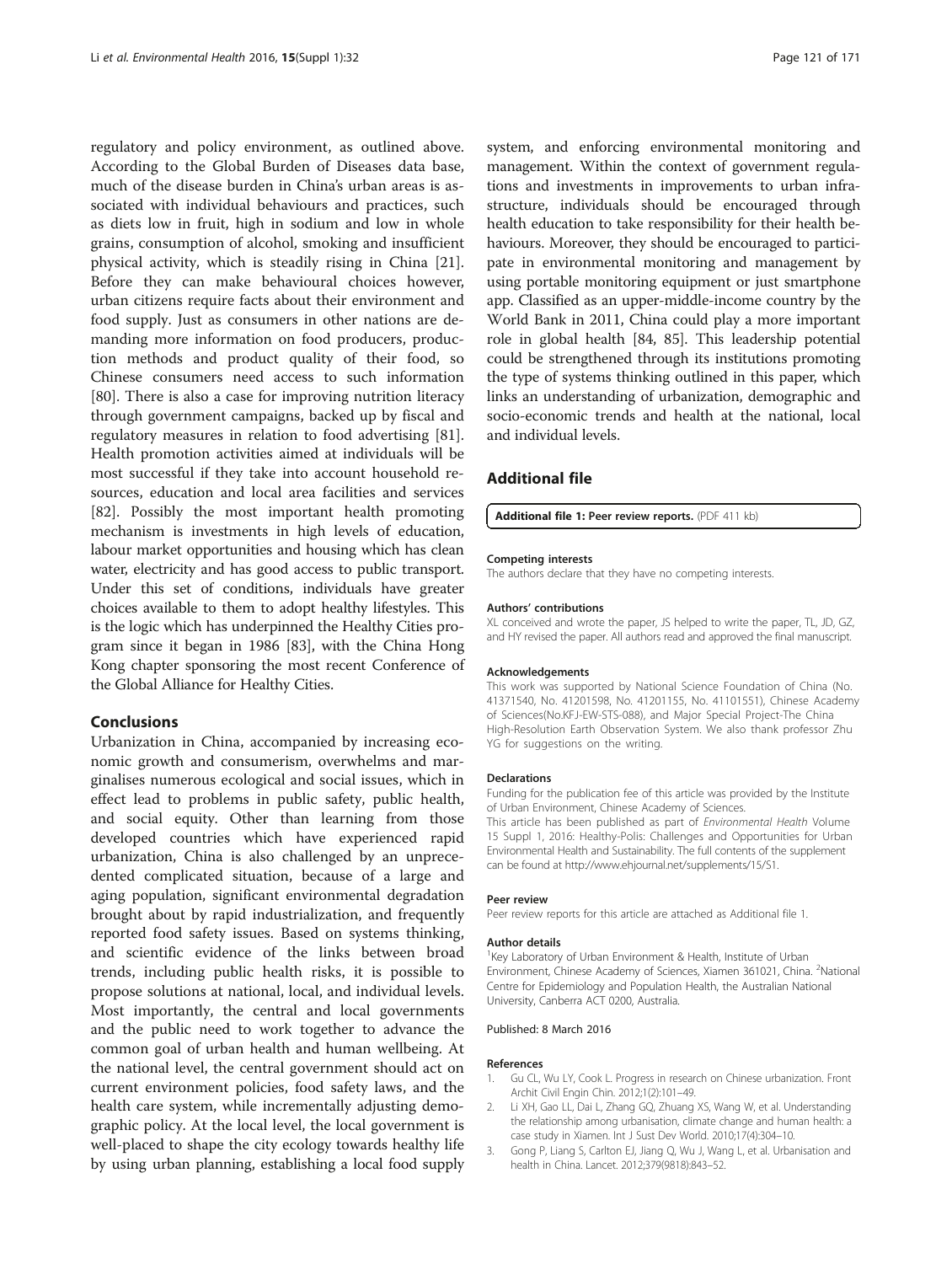- <span id="page-9-0"></span>4. Chen MX, Liu WD, Tao XL. Evolution and assessment on China's urbanization 1960–2010: Under-urbanization or over-urbanization? Habitat Int. 2013;38:25–33.
- 5. China daily. 2014<http://www.gov.cn/zhuanti/xxczh/> (accessed 15 January 2016).
- 6. Li XH, Liu JL, Gibson V, Zhu YG. Urban sustainability and human health in China, East Asia and Southeast Asia. Curr Opin Env Sust. 2012;4(4):436–42.
- 7. Li XH, Wang CP, Dixon J, Zhang GQ, Xiao LS. Urbanization and human health in China: Spatial features and a systemic perspective. Environ Sci Pollut R. 2012;19(5):1375–84.
- Zhu YG, Loannidis JPA, Li H, Jones KC, Martin FL. Understanding and harnessing the health effects of rapid urbanization in China. Environ Sci Technol. 2011;45:5099–101.
- 9. Popkin BM, Du SF. Dynamics of the nutrition transition toward the animal foods sector in China and its implications: a worried perspective. J Nutr. 2003;133:3898S–906.
- 10. Moore M, Gould P, Keary BS. Global urbanization and impact on health. Int J Hyg Envir Heal. 2003;206(4–5):269–78.
- 11. Lin T, Gibson V, Cui SH, Yu CP, Chen SH, Ye ZL, et al. Managing urban nutrient biogeochemistry for sustainable urbanization. Environ Polluti. 2014;192:244–50.
- 12. Rayner G, Lang T. Ecological public Health. London: Routledge; 2012. 13. Liu G, Yang Z, Chen B, Ulgiati S. Emergy-based dynamic mechanisms of urban development, resource consumption and environmental impacts.
- Ecol Model. 2014;271(10):90–102. 14. Jiang L, Deng XZ, Seto KC. The impact of urban expansion on agricultural land use intensity in China. Land Use Policy. 2013;35:33–9.
- 15. Li ZY, Ma ZW, van der Kuijp TJ, Yuan ZW, Huang L. A review of soil heavy metal pollution from mines in China: pollution and health risk assessment. Sci Total Environ. 2014;468–469:843–53.
- 16. Van Kamp I, Davies H. Noise and health in vulnerable groups: a review. Noise Health. 2013;15(64):153–9.
- 17. Dixon J, Omwega AM, Friel S, Burns C, Donati K, Carlisle R. The health equity dimensions of urban food systems. J Urban Health. 2007;84(1):118–29.
- 18. Li GW, Zhang P, Wang JP, Gregg EW, Yang W, Gong Q, et al. The long-term effect of lifestyle interventions to prevent diabetes in the China Da Qing Diabetes Prevention Study: a 20-year follow-up study. Lancet. 2008;371:1783–9.
- 19. Lin T, Yu Y, Bai X, Feng L, Wang J. Greenhouse gas emissions accounting of urban residential consumption: a household survey based approach. PLoS One. 2013;2:e55642. doi[:10.1371/journal.pone.0055642](http://dx.doi.org/10.1371/journal.pone.0055642).
- 20. Liu JL, Li XH, Lin T, Dai L, Zhang GQ, Zhang CS, et al. Spatial analysis of gastric cancer morbidity in regions of rapid urbanization: a case study in Xiamen, China. Stoch Environ Res Risk Assess 2015, DOI: [10.1007/s00477-015-1141-2](http://dx.doi.org/10.1007/s00477-015-1141-2).
- 21. Yang G, Wang Y, Zeng Y, Gao GF, Liang XF, Zhou MG, et al. Rapid health transition in China, 1990–2010: findings from the Global Burden of Disease Study 2010. Lancet. 2013;381(9882):1987–2015.
- 22. Yang WY, Liu JM, Weng JP, Jia W, Ji L, Xiao J, et al. Prevalence of diabetes among men and women in China. New Engl J Med. 2010;362:1090–101.
- 23. Zhang J, Mauzerall DL, Zhu T, Liang S, Ezzati M, Remais JV. Environmental health in China: progress towards clean air and safe water. Lancet. 2010; 375(9720):1110–9.
- 24. Jahn HJ, Schneider A, Breitner S, Eißner R, Wendisch M, Krämer A. Particulate matter pollution in the megacities of the Pearl River Delta, China - a systematic literature review and health risk assessment. Int J Hyg Environ Health. 2011;214(4):281–95.
- 25. Pui DYH, Chen SC, Zuo Z. PM<sub>2.5</sub> in China: Measurements, sources, visibility and health effects, and mitigation. Particuology. 2014;13:1–26.
- 26. Valavanidis A, Vlachogianni T, Fiotakis K. Pulmonary oxidative stress, inflammation and cancer: respirable particulate matter, fibrous dusts and ozone as major causes of lung carcinogenesis through reactive oxygen species mechanisms. Int J Environ Res Public Health. 2013;10(9):3886–907.
- 27. Zhang X, Zhuang D, Ma X, Jiang D. Esophageal cancer spatial and correlation analyses: water pollution, mortality rates, and safe buffer distances in China. J Geogr Sci. 2014;24(1):46–58.
- 28. Ministry of Environmental Protection, MEP: Bulletin of China's environmental conditions. Beijing: 2012.<http://jcs.mep.gov.cn/hjzl/zkgb/>. (accessed 15 January 2015).
- 29. Li L, Liu L. Made in China: cancer villages. Environ Sci Poli Sust Dev. 2010;52(2):8–21.
- 30. Tian D, Zheng W, Wei X, Sun X, Liu L, Chen X, et al. Dissolved microcystins in surface and ground waters in regions with high cancer incidence in the Huai River Basin of China. Chemosphere. 2013;91(7):1064–71.
- 31. Liu JR, Pang YX, Tang XL, Dong HW, Chen BQ, Sun CH. Genotoxic activity of organic contamination of the Songhua River in the north-eastern region of the People's Republic of China. Mutat Res-Gen Tox En. 2007; 634(1):81–92.
- 32. Liu JR, Dong HW, Tang XL, Song XR, Han XH, Chen BQ, et al. Genotoxicity of water from the Songhua River, China, in 1994–1995 and 2002–2003: Potential risks for human health Original Research Article. Environ Pollut. 2009;157(2):357–64.
- 33. Wang C, Feng Y, Zhao S, Li BL. A dynamic contaminant fate model of organic compound: a case study of Nitrobenzene pollution in Songhua River, China. Chemosphere. 2012;88(1):69–76.
- 34. Mishra V, Ganguly AR, NijssenB, Lettenmaier DP. Changes in observed climate extremes in global urban areas. Environ Res Lett 2015;10(2): doi:10. 1088/1748-9326/10/2/024005
- 35. Xinhuanet. [http://news.xinhuanet.com/politics/2012-07/24/c\\_123458067.htm](http://news.xinhuanet.com/politics/2012-07/24/c_123458067.htm) 2012. (accessed 15 January 2016).
- 36. Haines A, Kovats RS, Campbell-Lendrum D, Corvalan C. Climate change and human health: impacts, vulnerability, and mitigation. Lancet. 2006;367(9528): 2101–9.
- 37. Bezirtzoglou C, Dekas K, Charvalos E. Climate changes, environment and infection: facts, scenarios and growing awareness from the public health community within Europe. Anaerobe. 2011;17(6):337–40.
- 38. McMichael AJ, Woodruff RE, Hales S. Climate change and human health: present and future risks. Lancet. 2006;367(9513):859–69.
- Arbuthnott K, Hajat S, and Heaviside C, Vardoulakis S. Changes in population susceptibility to heat and cold over time: assessing adaptation to climate change. Environ Health. 2016;15(Suppl 1):33.
- 40. Heaviside C, Cai XM, Vardoulakis S. Attribution of mortality to the urban heat island during heatwaves in the West Midlands, UK. Environ Health. 2016;15(Suppl 1):27.
- 41. Semenza JC, Tran A, Espinosa L, Sudre B, Domanovic D, Paz S. Climate change projections of West Nile Virus infections in Europe: Implications for blood safety practices. Environ Health. 2016;15(Suppl 1):28.
- 42. Steptoe A, Deaton A, Stone A: Subjective wellbeing, health, and ageing. Lancet. 2015; 385(9968):640–648.
- 43. National Bureau of Statistics. Communique of the People's Republic of China on population census. 2011. [http://www.gov.cn/gzdt/2011-04/28/](http://www.gov.cn/gzdt/2011-04/28/content_1854048_2.htm) [content\\_1854048\\_2.htm](http://www.gov.cn/gzdt/2011-04/28/content_1854048_2.htm) (accessed March 19, 2015)
- 44. Zhao Y, Smith JP, Strauss J. Can China age healthily? Lancet. 2014;384(9945):723–4.
- 45. Qiu J. Ticking time bomb faced by China's ageing population. Lancet Neurol. 2007;6(7):582–3.
- 46. Berrío Valencia MI. Aging population: a challenge for public health. Rev Colomb Anestesiol. 2012;40(3):192–4.
- 47. Hou JW, Li K. The aging of the Chinese population and the cost of health care. Soci Sci J. 2011;48(3):514–26.
- Beard JR, Bloom DE. Towards a comprehensive public health response to population ageing. Lancet. 2015;385(9968):658–61.
- 49. The Lancet. The two-child policy in China: what to expect? Lancet. 2013; 382:1758.
- 50. Feng W. What will happen if China adopts a two-child policy? NewScientist 2014, Avaible online[:http://www.newscientist.com/article/](http://www.newscientist.com/article/mg22129615.200-what-will-happen-if-china-adopts-a-twochild-policy.html?full=true#.VRkC-OOSztA) [mg22129615.200-what-will-happen-if-china-adopts-a-twochild-policy.](http://www.newscientist.com/article/mg22129615.200-what-will-happen-if-china-adopts-a-twochild-policy.html?full=true#.VRkC-OOSztA) [html?full=true#.VRkC-OOSztA.](http://www.newscientist.com/article/mg22129615.200-what-will-happen-if-china-adopts-a-twochild-policy.html?full=true#.VRkC-OOSztA) (accessed 15 January 2016).
- 51. Mou J, Cheng J, Zhang D, Jiang H, Lin L, Griffiths SM. Health care utilisation amongst Shenzhen migrant workers: does being insured make a difference? BMC Health Serv Res. 2009;9:214.
- 52. Mou J, Griffiths SM, Fong HF, Dawes M. Defining migration and its health impact in China. Public Health. 2015;129:1326.
- 53. National Bureau of Statistics of the People's Republic of China. The report on the national monitor and survey of migrant workers in 2013. Beijing; 2014A vailable online: [http://www.stats.gov.cn/tjsj/zxfb/201405/t20140512\\_](http://www.stats.gov.cn/tjsj/zxfb/201405/t20140512_551634.html) [551634.html.](http://www.stats.gov.cn/tjsj/zxfb/201405/t20140512_551634.html) (accessed 15 January 2016).
- 54. Yip WCM, Hsiao WC, Chen W, Hu S, Ma J, Maynard A. Early appraisal of China's huge and complex health-care reforms. Lancet. 2012;379(9818):833–42.
- 55. Meng X. People flocking to China's cities. Science. 2014;343:138–9.
- 56. Lu Y, Song S, Wang R, Liu Z, Meng J, Sweetman AJ, et al. Impacts of soil and water pollution on food safety and health risks in China. Environ Int. 2015;77:5–15.
- 57. Lam HM, Remais J, Fung MC, Xu L, Sun SSM. Food supply and food safety issues in China. Lancet. 2013;381(9882):2044–53.
- 58. Lu F, Wu X. China food safety hits the "gutter". Food Control. 2014;41:134–8.